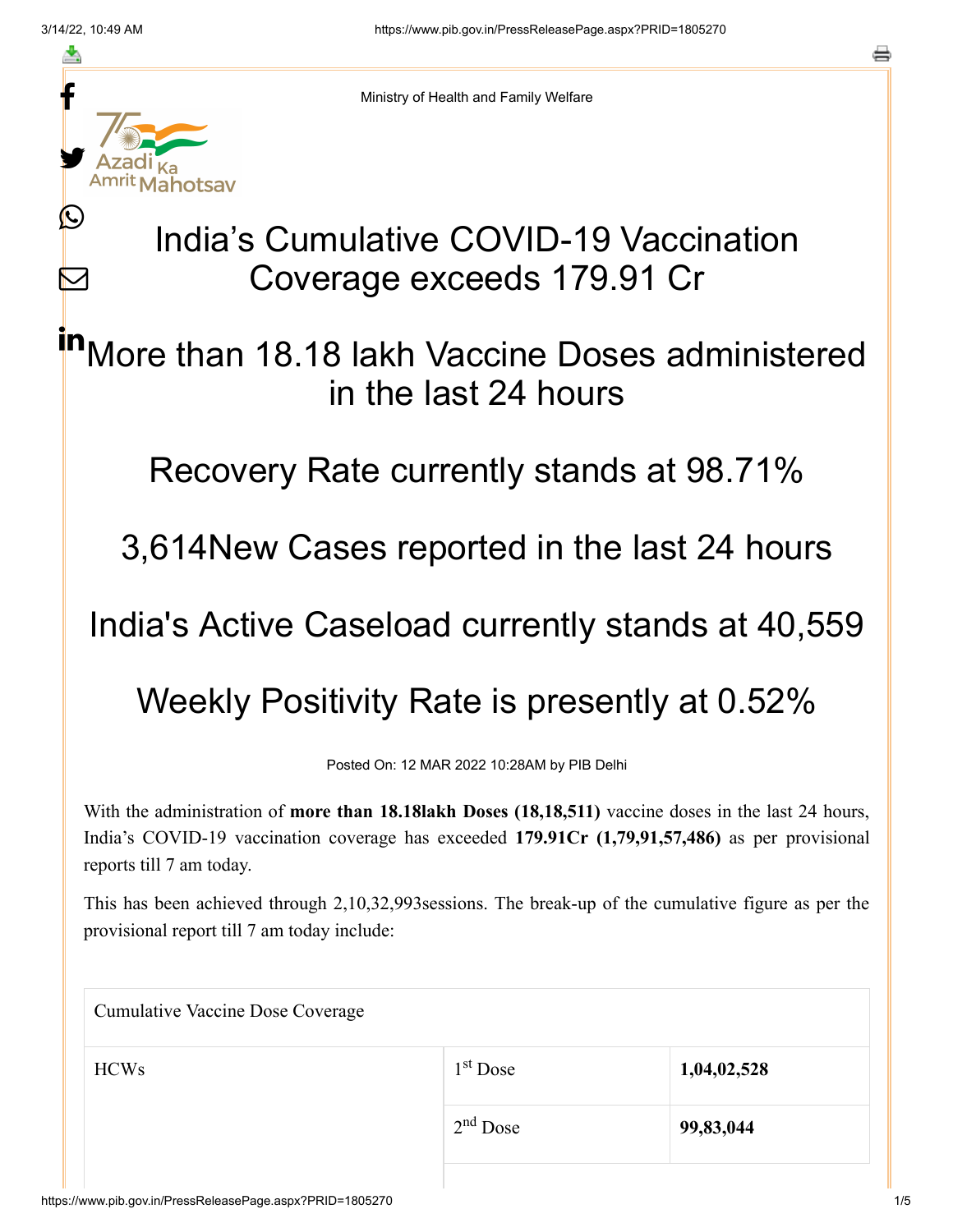| f<br>$\mathbf{\Omega}$ |                        | <b>Precaution Dose</b> | 42,99,668       |
|------------------------|------------------------|------------------------|-----------------|
|                        | <b>FLWs</b>            | $1st$ Dose             | 1,84,11,281     |
|                        |                        | 2 <sup>nd</sup> Dose   | 1,74,74,281     |
|                        |                        | <b>Precaution Dose</b> | 65,26,610       |
| in                     | Age Group 15-18 years  | 1 <sup>st</sup> Dose   | 5,57,96,876     |
|                        |                        | $2nd$ Dose             | 3, 33, 42, 579  |
|                        | Age Group 18-44 years  | 1 <sup>st</sup> Dose   | 55, 31, 82, 397 |
|                        |                        | $2nd$ Dose             | 45, 42, 13, 529 |
|                        | Age Group 45-59 years  | $1st$ Dose             | 20,25,01,441    |
|                        |                        | $2nd$ Dose             | 18,24,75,997    |
|                        | Over 60 years          | $1st$ Dose             | 12,65,74,331    |
|                        |                        | $2nd$ Dose             | 11,36,47,733    |
|                        |                        | <b>Precaution Dose</b> | 1,03,25,191     |
|                        | <b>Precaution Dose</b> |                        | 2,11,51,469     |
|                        | Total                  |                        | 1,79,91,57,486  |

**5,185**patients have recovered in the last 24 hours and the cumulative tally of recovered patients (since the beginning of the pandemic) is now at **4,24,31,513.**

Consequently, India's recovery rate stands at **98.71%.**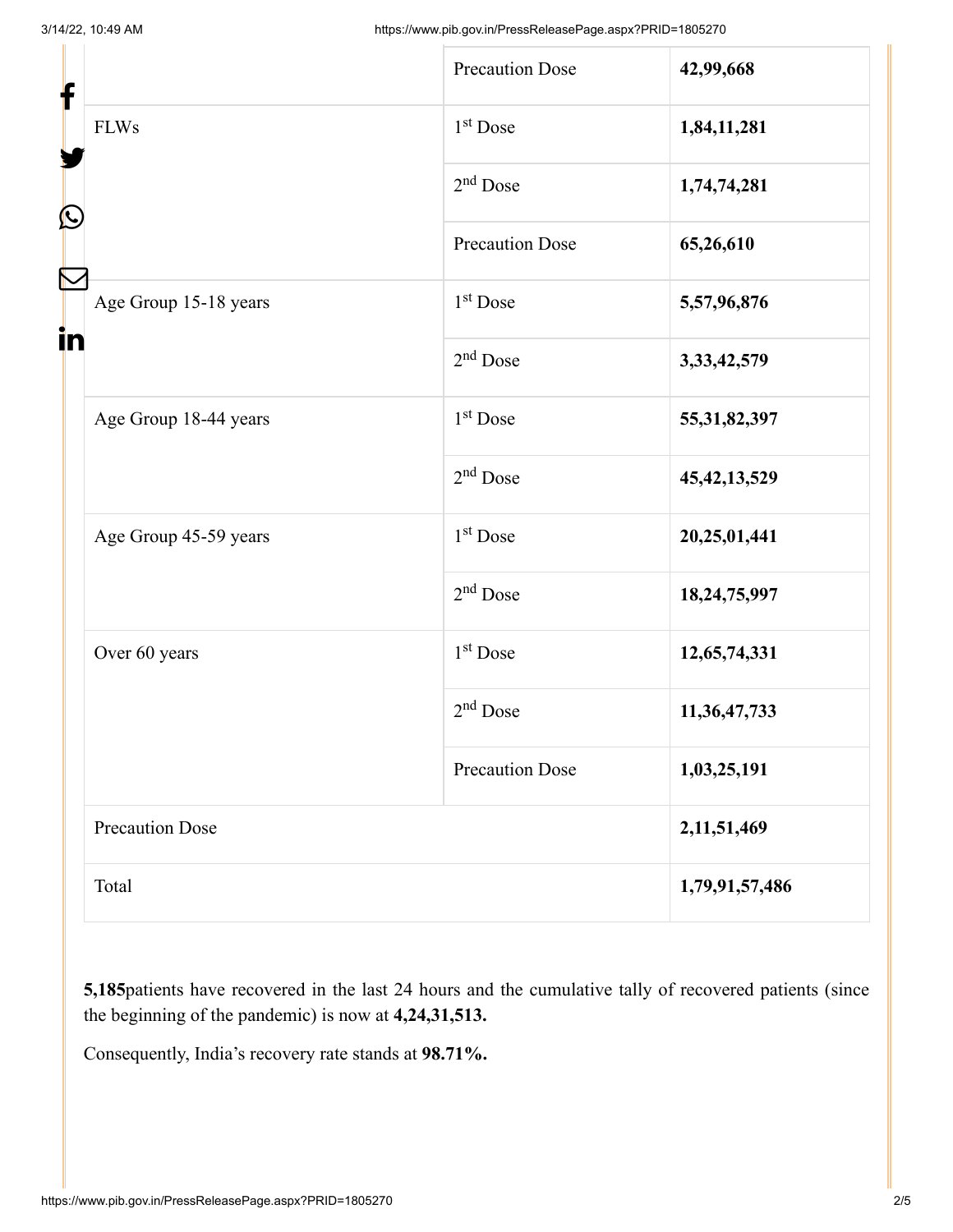3/14/22, 10:49 AM https://www.pib.gov.in/PressReleasePage.aspx?PRID=1805270



## **3,614new cases** were reported in the last 24 hours.



India's Active Caseload is presently at **40,559.** Active cases constitute **0.09%** of the country's total Positive Cases**.**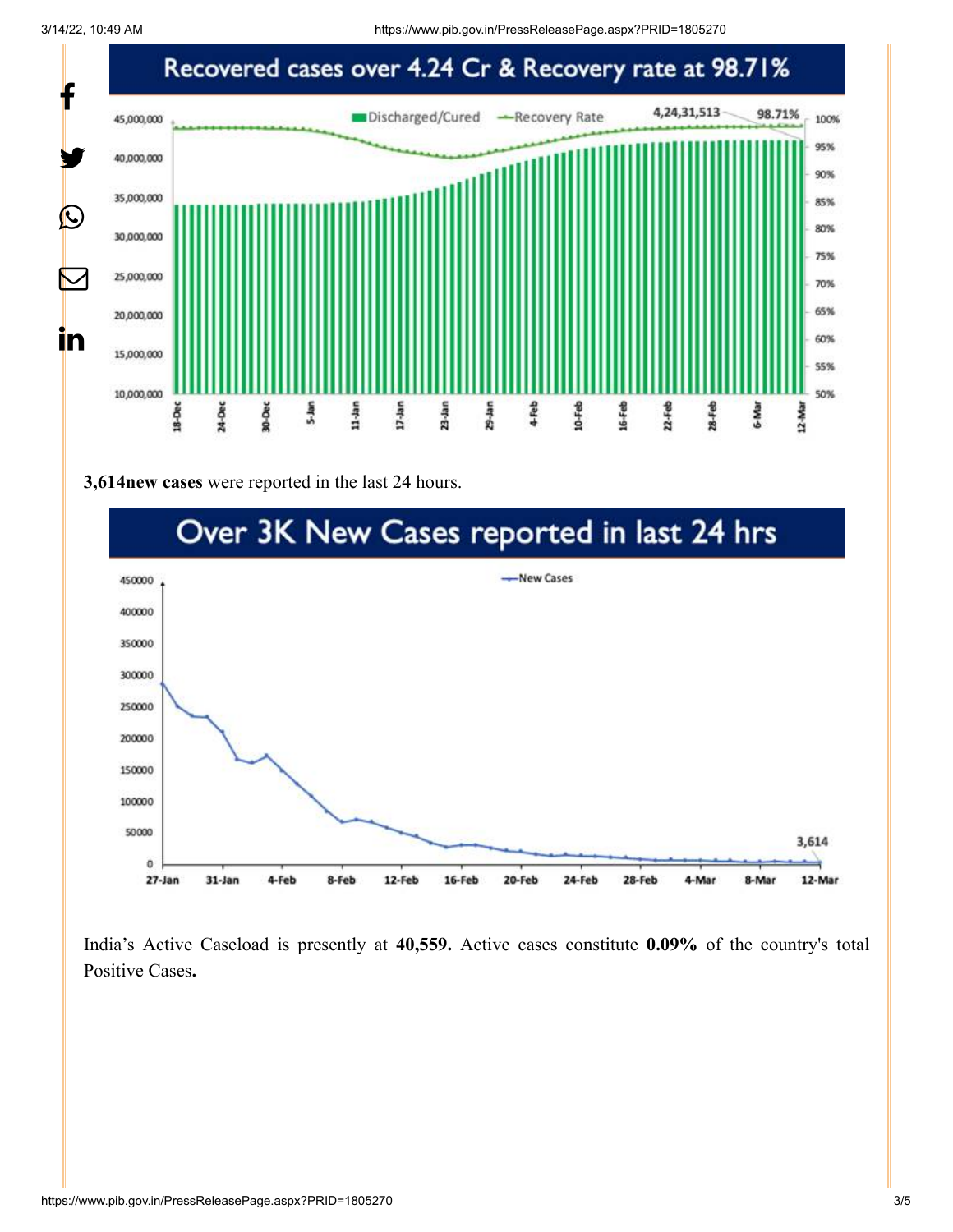3/14/22, 10:49 AM https://www.pib.gov.in/PressReleasePage.aspx?PRID=1805270



The testing capacity across the country continues to be expanded. The last 24 hours saw a total of **8,21,122**tests being conducted. India has so far conducted over **77.77 Cr (77,77,58,414**) cumulative tests.

While testing capacity has been enhanced across the country, **Weekly Positivity Rate** in the country currently **stands at 0.52%** and the **Daily Positivity rate is reported to be 0.44%.**